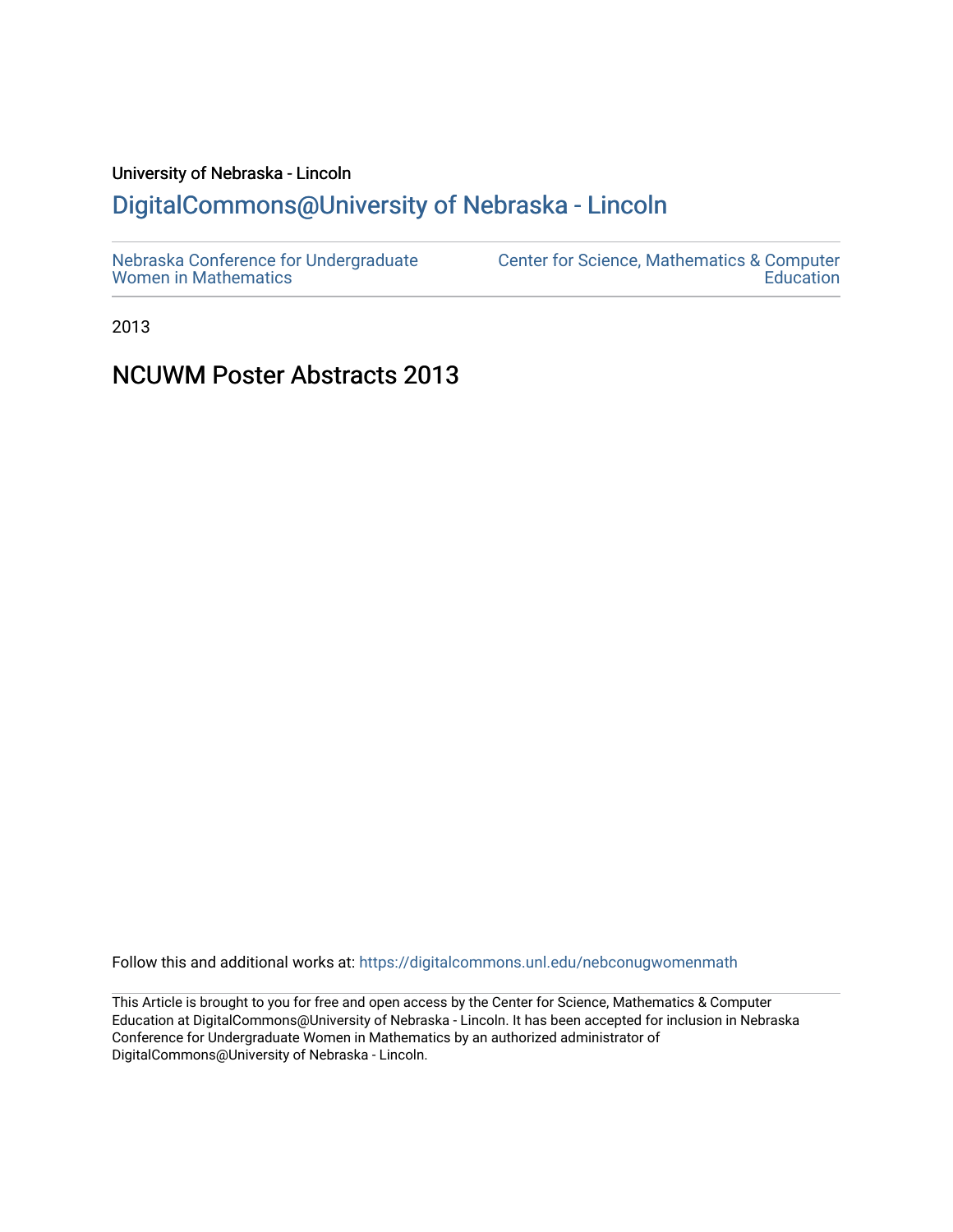**The Fifteenth Annual Nebraska Conference for Undergraduate Women in Mathematics**

**January 25 - January 27, 2013**

# **POSTER ABSTRACTS**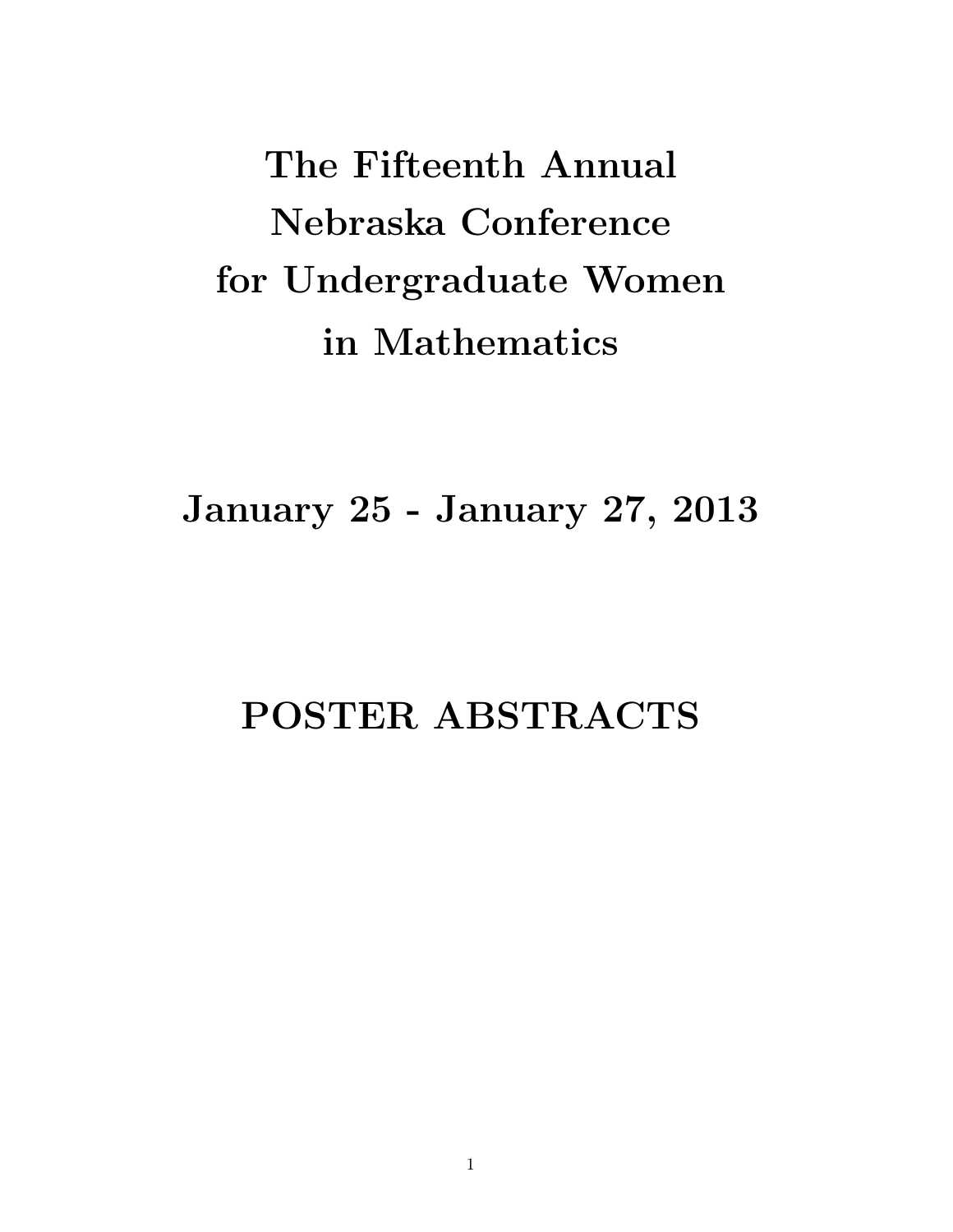# **Posters by Undergraduate Students**

# **Elizabeth Annoni, University of St. Thomas Nicole Lopez, University of St. Thomas Classifying open knots by random closures**

The recent discovery of knotted behavior in proteins has stimulated discussion about how to classify knots in open arcs. Topologically, all open arcs are equivalent to a straight line segment. However, what people generally call knots, as in shoelaces and headphone cords, are open arcs, and thus are topologically unknotted. Still, there is entanglement in open arcs, and the goal of this project is to classify that entanglement. In particular, we compare a technique of closing via random arcs to an approach where the endpoints are connected in random directions.

#### **Erica Budge, Hope College Lights Out- Connecting the Dots**

"Lights Out Connecting the Dots" Based on a puzzle created by Tiger Electronics, "Lights Out" is a problem in graph theory and linear algebra. A graph begins with vertices that are either on or off, and the edges determine which other vertices are affected when just one vertex is turned on or off. The objective of Lights Out is to turn off all of the lights, in which case a graph has been won. Our work involves generalized Lights Out puzzles in which each light is in one of several states, of which one is designated as "off". For certain families of graphs, we determine which graphs result in puzzles that can always be won regardless of the starting configuration of lights. As part of this process, we develop results that determine how the Lights Out puzzle is affected when two or more graphs are connected together in various ways, or when certain subgraphs are removed.

# **Magan Carver, University of Montevallo Elements of Integration**

In this poster we will examine the elements of integration. Starting with the Riemann integral, a discussion of its limitations leads naturally to a generalization of the notion of length, and the development of the Lebesgue integral. Some of the fundamental properties of Lebesgue Measure leading to the Lebesgue Integral will be established, along with the Lebesgue Dominated Convergence Theorem.

# **Mikaela Cashman, Coe College Domino Patterns**

Given a set of rules, the number of dominoes in an m by n board can be minimized taking into account color constraints. Interesting patterns emerge from the exploration of 1, 2 and 3 color boards but proving a minimum covering for a finite board proves difficult. Various methods for approaching these proofs as well as a proof of a covering for an infinite board will be discussed.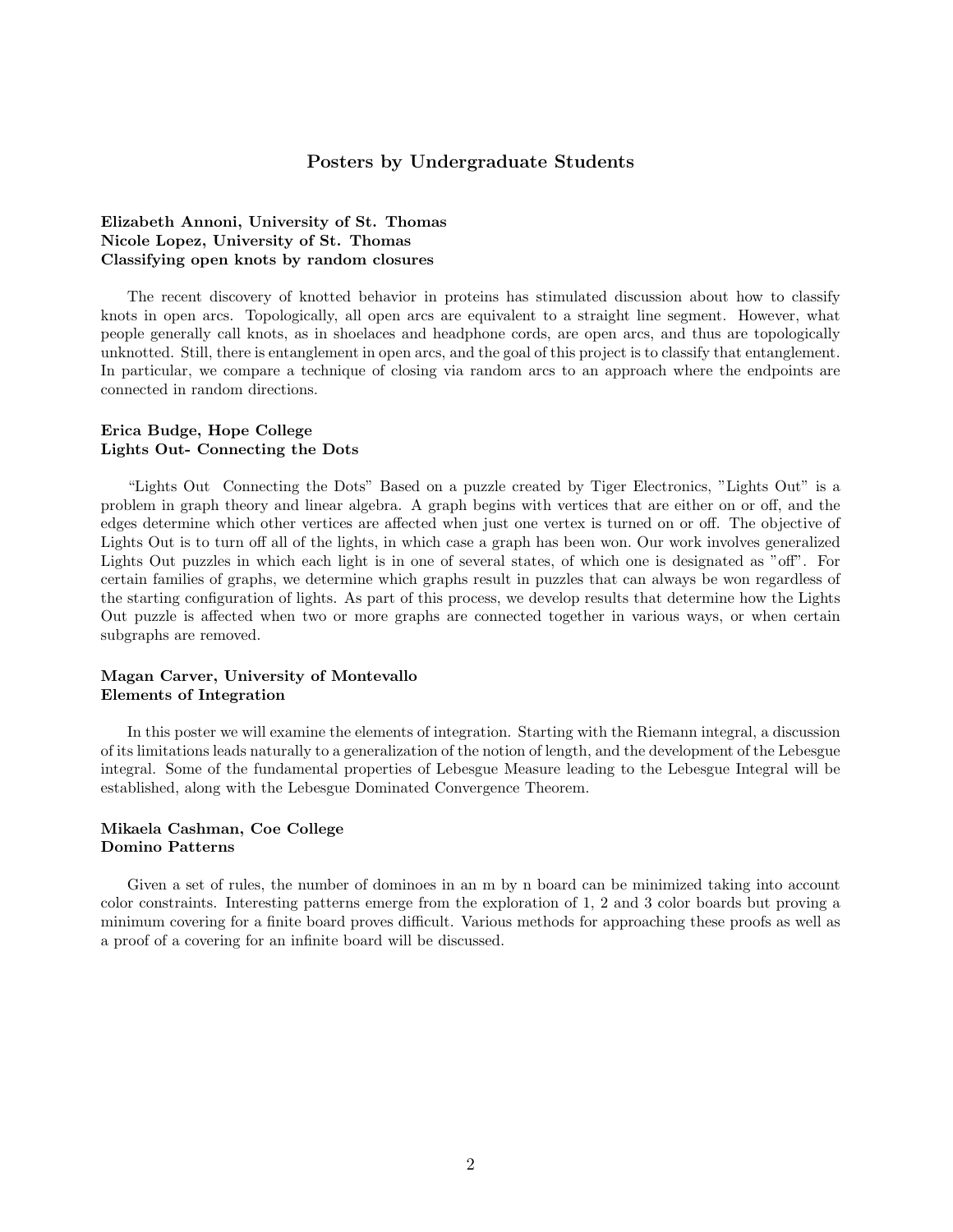# **Sunita Chepuri, Bowdoin College Analyzing Large Data Sets with Geometric Linear Algebra**

Up to this point, I have learned the theories of geometric linear algebra that I will need in order to do this project, including conditions under which their matrices can be put in particular forms, properties of linear maps, and singular-value decomposition. I have also been learning how to use the linear algebra functions of MATLAB. The first data set with which I will be working is the frequency of each two-letter sequence, or digraph, across languages that use the Latin alphabet. Using singular-value decomposition and a datavisualization technique to find a basis for the row space of this matrix. I will then write the original row vectors at linear combinations of the new basis vectors and use these to create a language family tree. A second data set will be stock prices for different companies over the last 15 years. Similar analysis will allow me to find relationships between stock prices of different companies, which will help predict stock prices.

# **Brandynne Cho, Saint Mary's College of California Prime Analysis in Binary**

We say that two prime numbers are neighbors when a one-digit change in one primes binary form produces the other. The resulting neighborhoods can be depicted as a graph. The graph of these primes relationships was then analyzed concerning the graphs shape, possible loops in the graph, the strength (or weakness) of the connections between primes, the size of neighborhoods, and how the number of neighbors per prime were distributed throughout the graph. Analysis of the graph prompted further questioning regarding the size of the largest group of neighbors, as well as if there are multiple large neighborhoods.

# **Elena Crosley, Bowdoin College Modeling Salmonella dynamics within a finishing pig farm: group structure effects on transmission**

Salmonella represents 11% of all foodborne illness in the United States and 28% of all foodborne illness leading to death. One of the largest reservoirs for Salmonella, and a leading cause for the disease in humans, is the pig farming industry. Understanding the disease dynamics on the farm level is a key to developing meaningful strategies to control the disease and mitigate the public health risk. There is a general trend towards larger populations of pigs per pen and larger grower houses. To understand the implications of this trend, we have created a spatially explicit epidemic model of a grower house. The model shows that the number and configurations of the pens in the grower house can have a significant impact on the final disease prevalence and that the physical structure of the grower house cannot be ignored. We also determine that the most helpful strategies for controlling the disease are to decrease the number of pigs per pen and work to reduce the between-pen contact and transmission.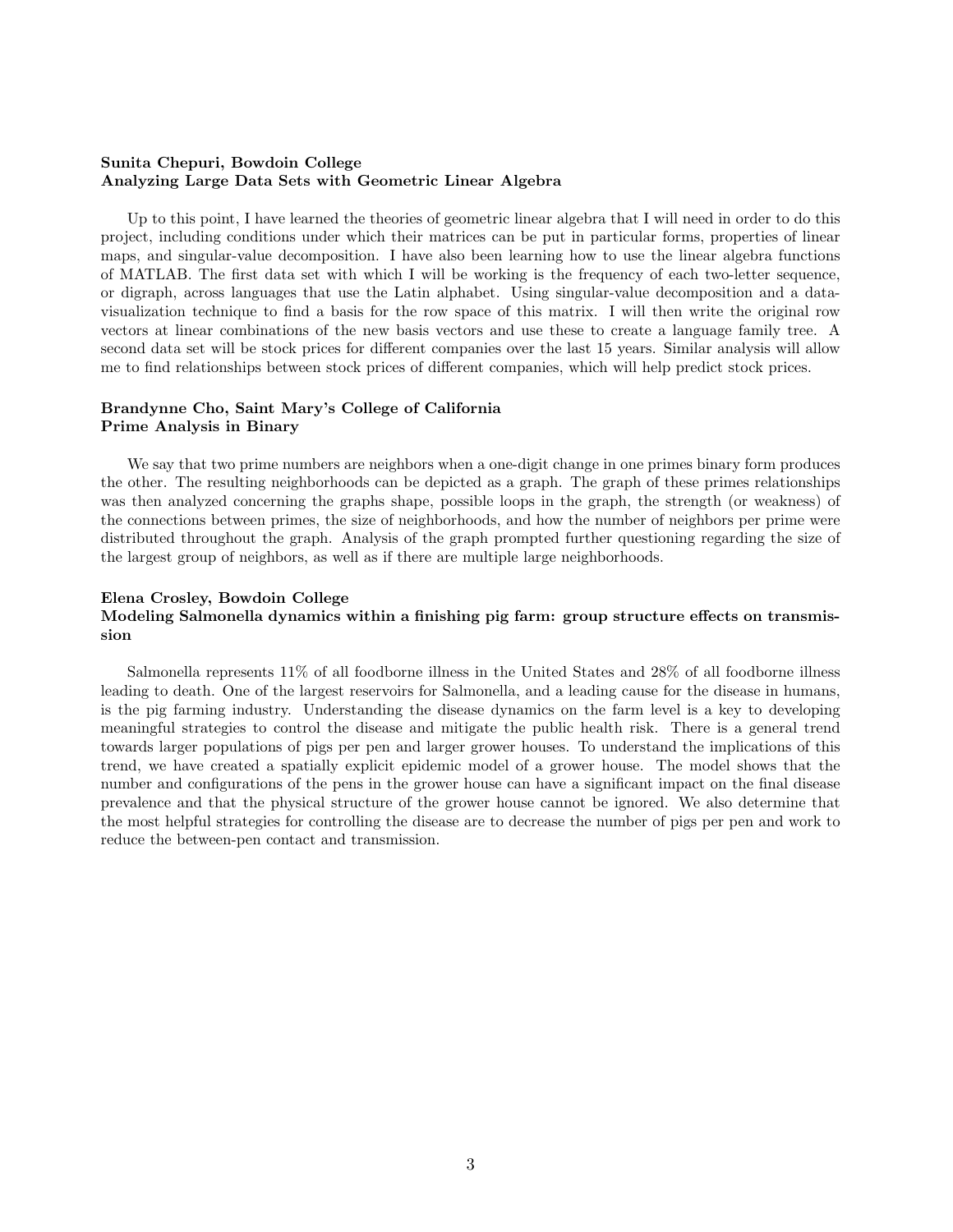# **Maricela Cruz, Pomona College Completing Partial Matrices to Satisfy the Anticommutativity Equation**

A solution to the matrix completion problem finds and classifies partial matrix patterns that can be filled in to satisfy interesting properties. For the anticommutativity matrix completion problem we explore what patterns of *X* we can fill in to satisfy the linear matrix equation  $AX = -XA$ . In this equation *X* is a partial matrix with a pattern of specified and unspecified entries and the matrix *A* is skew symmetric; both *X* and *A* are square matrices. We utilize two different approaches to find patterns of specified entries in *X* that allow it to be completed to anticommute with *A*. One approach transforms  $AX = -XA$  into a linear equation by applying the tensor product. The other provides a means to construct and examine a basis of the solution space to the matrix equation with the eigenvectors of A. Combining these two approaches we show what patterns of *X* can be completed to satisfy the anticommutativity equation. The tensor product technique and the basis technique apply to many other matrix equations.

# **Emma Cutler, Bowdoin College Modeling Earth's Climate: Past and Present**

There are many variables that determine the climate of the Earth, but a simple climate model that considers just two or three of these variables can provide insight into the relationships and interactions between these factors. Here, we present a one dimensional Budyko-style climate model that calculates surface temperature and ice volume based on the energy budget of the Earth. We then compare the model output to observations of our current climate and past climate changes. In an effort to explain more of the paleoclimate record, we look at the effects of forcing the model through changes in the amount of solar radiation reaching the surface of the Earth due to orbital variations, and we explore the possibility of including changes in atmospheric carbon dioxide.

# **Megan DeJager, Utah Valley University Kristen Smith, Utah Valley University Mentoring High School Girls**

Math Girls Rock! is an outreach program at Utah Valley University that provides mentoring to undergraduate and high school female students. Each year, three undergraduate math and math-ed female students mentor high school girls from the surrounding area, and encourage them to continue their education in mathematics/science beyond secondary school. In this presentation, we will focus on how we have been mentoring high school students at after school meetings. This fall, students have been working on cryptography and probability projects. We will discuss how we used these projects as tools to mentor students and demonstrate to them some applications of math in everyday life.

# **Andrea Fant, Furman University NFL Draft**

I worked with several professors and three other students on the topic of the NFL draft. We attempted to come up with a program (we used Matlab) that predicts which football players would be most successful in the NFL based on their college statistics and other personal data. We used a combination of several different rating and ranking systems, including methods such as Offensive-Defensive, Colley, and Massey rankings. Using self-developed programs and formulas, we tried to "predict" successful players from earlier years (as early as about 1980). By comparing our predictions to the actual success of these players in the NFL, we were able to assess our program and adjust our formulas.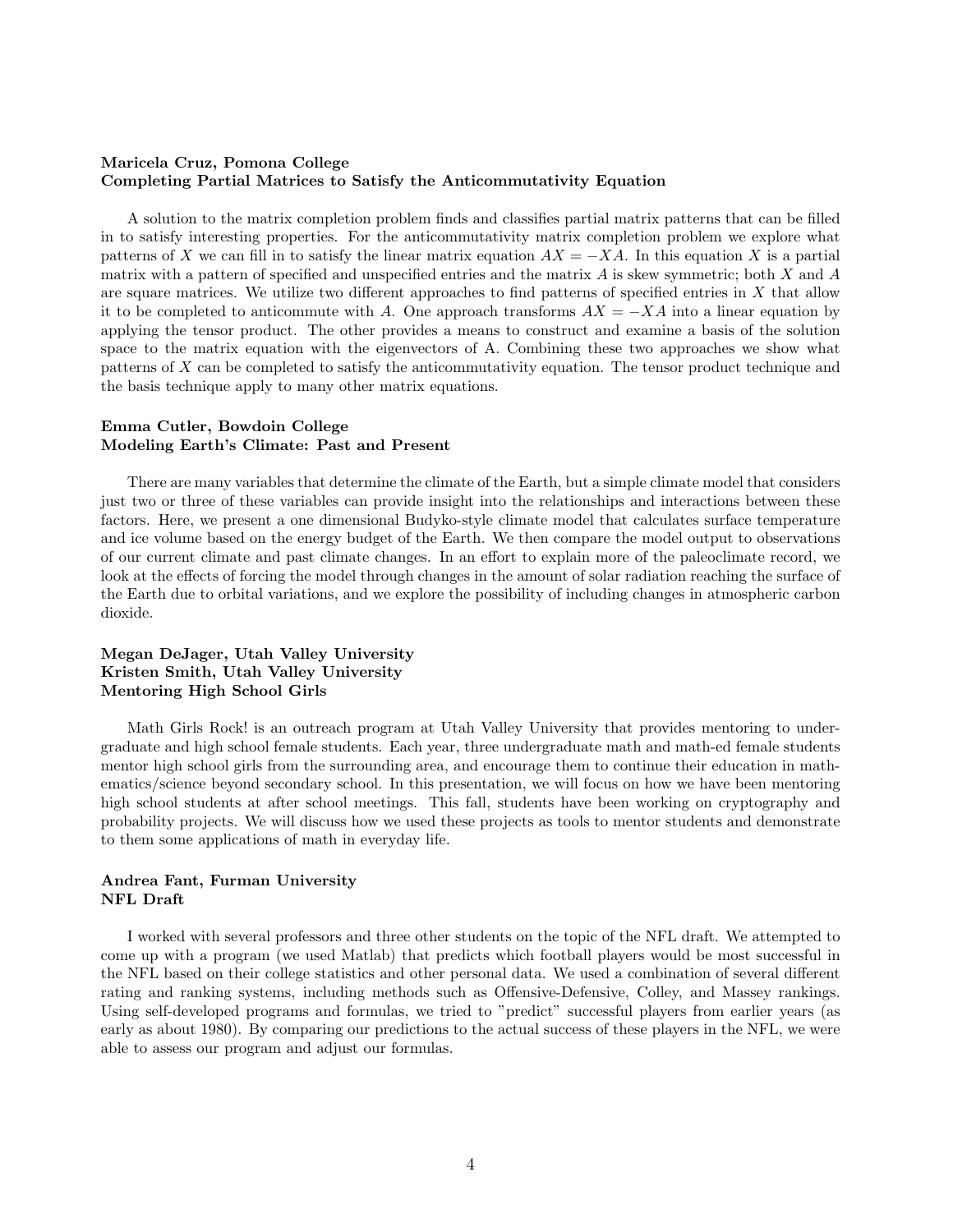# **Anna Flores, Universidad Metropolitana Effects of population stratification on marker phenotype associations test**

Genome Wide Association Studies (GWAS) have reported unprecedented numbers of variants associated to important human traits and diseases. Commonly, the association between markers and phenotypes is assessed using Single Marker Regression (SMR). A commonly used approach to account for PS consists of expanding the SMR with inclusion of Principal Components (PC); this approach accounts for possible additive effects of PCs. However, it does not consider the possibility that the effects of individual variants change across subgroups within a population. Using a collection of wheat lines which are known to exhibit great degree of PS, we evaluated the extent to which the effects of markers may be modulated by ancestry. Our baseline model (M1) ignores the effects of PS, in a second model (M2) PS was accounted for by including additive effects of the first 2 PCs. Finally, we considered a model (M3) which accounts for additive and interaction effects of markers and PCs.

# **Alexandra Fry, University of Alabama at Birmingham Tensor Decompositions with Applications**

Tensors are multi-dimensional arrays of numerical values. In this poster, tensors and tensor decompositions will be discussed. The order (or rank) of a tensor is the dimensionality of the array needed to represent it. Decompositions of higher-order tensors have numerous applications including the compression of 3-dimensional images. In particular, the singular value decomposition (SVD) is a factorization of a real or complex matrix, which will be presented with some of its useful applications.

# **Shontrice Garrett, Jackson State University Rosland Latiker, Jackson State University Precious Winters, Jackson State University The Use of Mobile Devices to Encourage Mathematical Discourse**

Participation in mathematical dialogue allows students an opportunity to solidify their understanding of mathematical concepts. Student response systems have been shown to encourage student engagement in meaningful classroom discussions. While the cost of these systems is extraordinary, another avenue for utilizing this method of classroom voting has been identified with the use of mobile devices. The goal of this study is to determine how incorporating mobile devices in undergraduate mathematics courses facilitates mathematical discourse at an urban Historically Black College and University (HBCU). The following research questions will be addressed: (a) Are mobile devices accessible and efficient tools for collecting and utilizing student responses? (b) Can mobile devices be used to identify problems/questions that yield inconsistent student responses? (c) Can mobile devices be used as student response systems to identify questions that encourage mathematical discourse?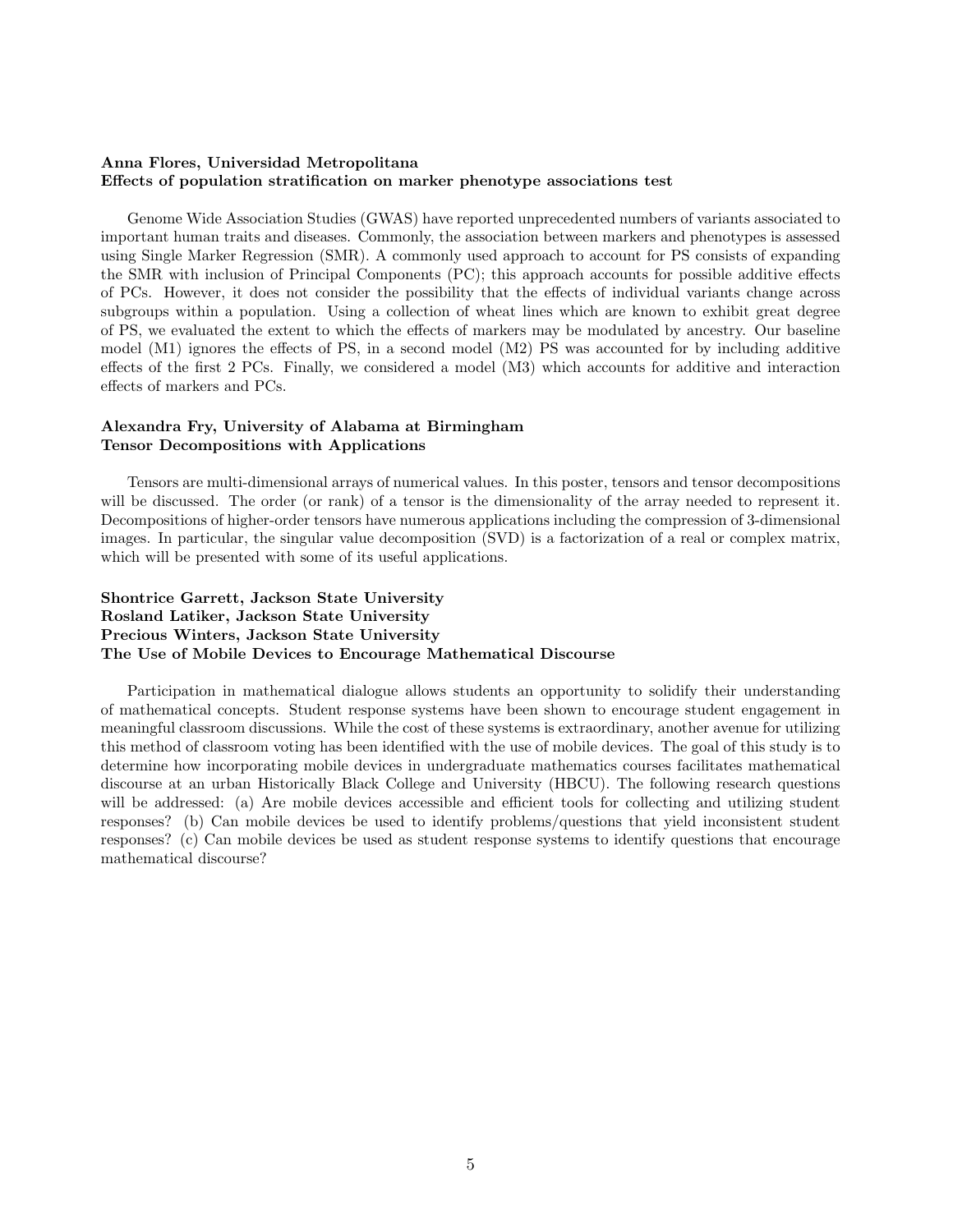# **Amanda Hoisington, University of California, Riverside** Classification of Parseval Frames in  $\mathbb{Z}_2^n$  by Transmission Error

It is common for information to be transmitted digitally, thus message vectors can be thought of as binary vectors. In practice, lossy connections produce errors in a transmitted message. In these cases, a spanning set of linearly dependent vectors known as a frame can be used to reduce reconstruction errors. Parseval frames have particularly nice properties that allow them to be used for both deconstruction and reconstruction. Vershynin (2005) proved that for  $\mathbb{R}^n$ , in order to bound the probability of erroneous reconstruction, the necessary amount of vectors required to survive the transmission is a multiple of  $n \log n$ . We seek to extend these results to  $\mathbb{Z}_2^n$ , and in doing so, have constructed a classification of Parseval frames with respect to the probability of faulty reconstruction.

# **Leah Jean-Louis, Swarthmore College Completing Partial Matrices to Satisfy the Anticommutativity Equation**

A solution to the matrix completion problem finds and classifies partial matrix patterns that can be filled in to satisfy interesting properties. For the anticommutativity matrix completion problem we explore what patterns of *X* we can fill in to satisfy the linear matrix equation  $AX = -XA$ . The matrix *X* is a partial matrix with a pattern of specified and unspecified entries and the matrix *A* is skew symmetric; both *X* and *A* are square matrices. We utilize two different approaches to find patterns of specified entries in *X* that allow it to be completed to anticommute with *A*. One approach transforms  $AX = -XA$  into a linear equation by applying the tensor product. The other constructs and examines a basis of the solution space to the matrix equation with the eigenvectors of *A*. We show what patterns of *X* can be completed to satisfy the equation. Some restrictions on the patterns of *X* are that *X* needs to have n specified entries, must be symmetric, and cannot have symmetric locations specified.

# **Chelsea Jenkins, Piedmont College When Groups Become Friends**

If two positive integers have the same abundancy, then they form a friendly pair. We abstract this notion of friendliness in the context of group theory; specifically, in the category of finitely generated abelian groups. To do so, we define a notion of the abundancy of a finitely generated abelian group by exploiting the Fundamental Theorem to obtain a sequence of integers that uniquely determines such a group up to isomorphism. Subsequently, we look at examples of friendly groups and state conditions under which groups will be friendly.

# **Melanie King, Mercer University Aleesha Moran, McKendree University Sufficient conditions for arc-disjoint Hamiltonian paths and out-branchings in tournaments**

We examine conditions sufficient for the existence in a tournament of a Hamiltonian path and out-branching rooted at the same vertex that are arc-disjoint. We show that in a strong tournament the existence is guaranteed and that the-branching can be taken to be path-like or star-like. We show that in a regular tournament on  $2n + 1$  vertices has a Hamiltonian path and n-1 out-branchings that are mutually arc-disjoint, and we improve several results related to the well-known Kelly conjecture.

# **Anna Kralovec, Western Oregon University**

# **Secret Sharing**

Secret Sharing is a cryptographic scheme in which the secret is broken into several smaller shares, unrecognizable individually. These shares are then distributed to share-holders, and unless a specified number of shareholders cooperate to combine their individual shares, the secret cannot be recreated. In our poster, we investigate an example where secret sharing would be useful, explore the math that makes it secure, and also share applications in today's world.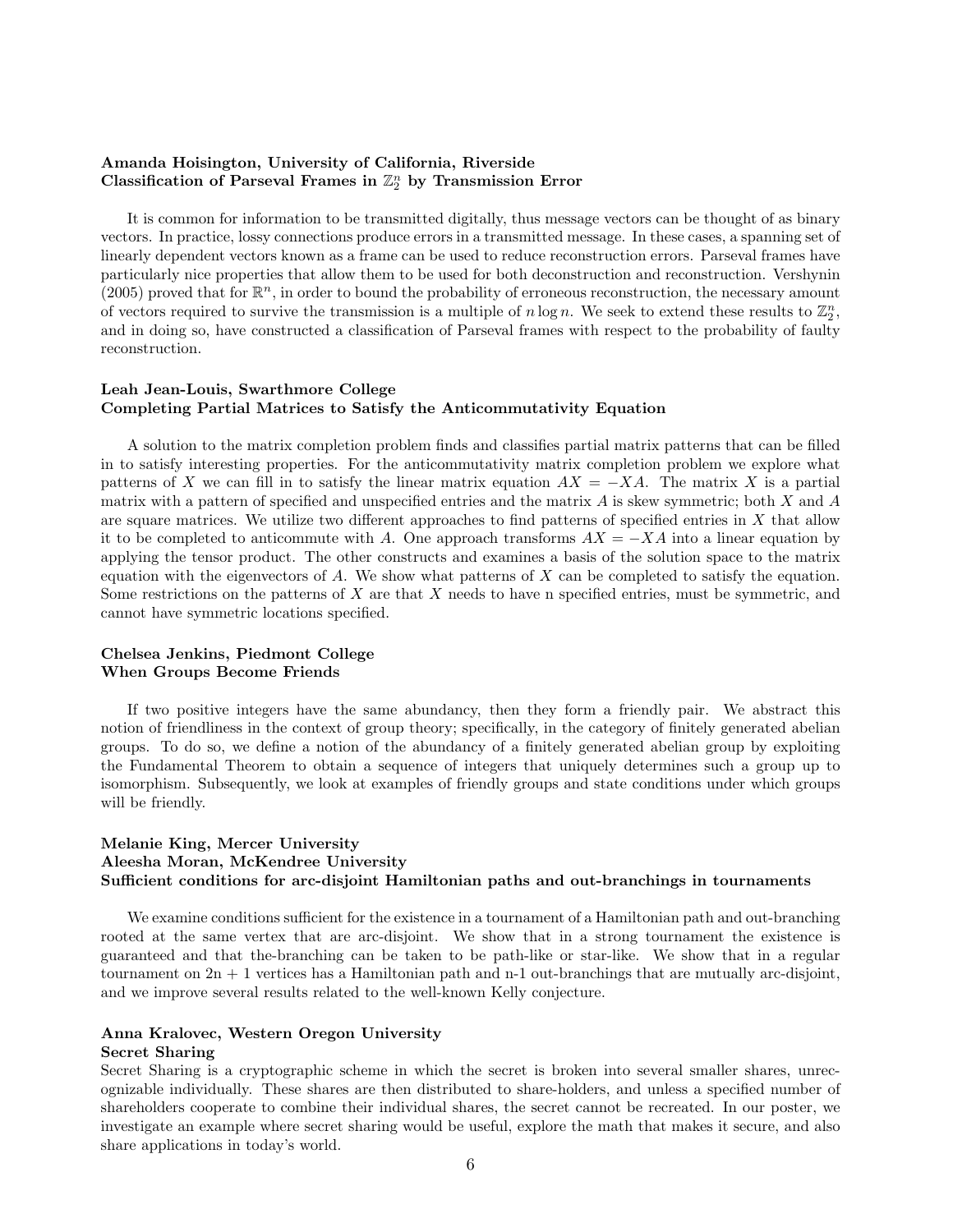# **Rosland Latiker, Jackson State University** see **Shontrice Garrett**

**Nicole Lopez, University of St. Thomas** see **Elizabeth Annoni**

# **Laura Lyman, Reed College Incongruent Restricted Disjoint Covering Systems with 9-6-3 Constructions**

It is impossible for a covering of the integers to be both incongruent and disjoint; however, systems of congruences that cover only finite intervals can satisfy these conditions simultaneously. Such systems are called incongruent restricted disjoint covering systems (IRDCS). We address the question of whether there exists an *n* ∈ N such that there exist IRDCS with 9-6-3 constructions of all lengths greater than or equal to *n*, which we conjecture in the affirmative for  $n = 25$ .

# **Heather Magee, University of Central Oklahoma Bound Smoothing using Bordered Euclidean Squared Distance Matrices**

A distance matrix A which encodes squares of pairwise distances in matrix form is known as a Euclidean Squared Distance Matrix (ESDM). Bordered ESDMs are useful in determining the embedding dimension of points in space. We investigate known methods that use these bordered ESDMs to improve the bounds on unknown distances of four points in three dimensional space (using the tetrangle inequality) and extend these ideas to five points.

# **Connie Maluwelmeng, Iowa State University Discrete Morse Theory and Spaces of Trees**

The purpose of this research is to find a space that is homotopy equivalent to the three different spaces of rooted trees with ordered vertices: general trees, binary trees, and almost binary trees. Binary trees are defined to have interior vertices with degree 3, leaves with degree 1, and a root with degree 2. We define almost binary trees to have the same traits except that a root can be any degree. We will use Discrete Morse Theory to help identify those spaces homotopy equivalent to each tree space.

# **Carolyn Mayer, Bowdoin College Modeling Paleoclimate: Oceanic Impact on the Carbon Cycle**

Paleoclimate records retrieved from ice cores and sediment data indicate that the Earths temperature fluctuates periodically. Budyko and others have modeled global temperature changes based on insolation, albedo, heat transport, and atmospheric carbon. Working with a one-dimensional Budyko-style energy balance model, we can understand the contributions of these factors to changing climate. Adding Milankovitch forcing, we see temperature fluctuation in our model with a frequency that is similar to that found in Paleoclimate records. However, the addition of Milankovitch forcing does not produce as large an amplitude of change as seen in the records. Thus a Budyko-style model with Milankovitch forcing alone is not sufficient to model changing temperature on glacial time scales. We are currently investigating the role of the ocean in the global carbon cycle. We hope to add the impact of ocean temperature and alkalinity to our existing model and to observe their impact on changing carbon and temperature.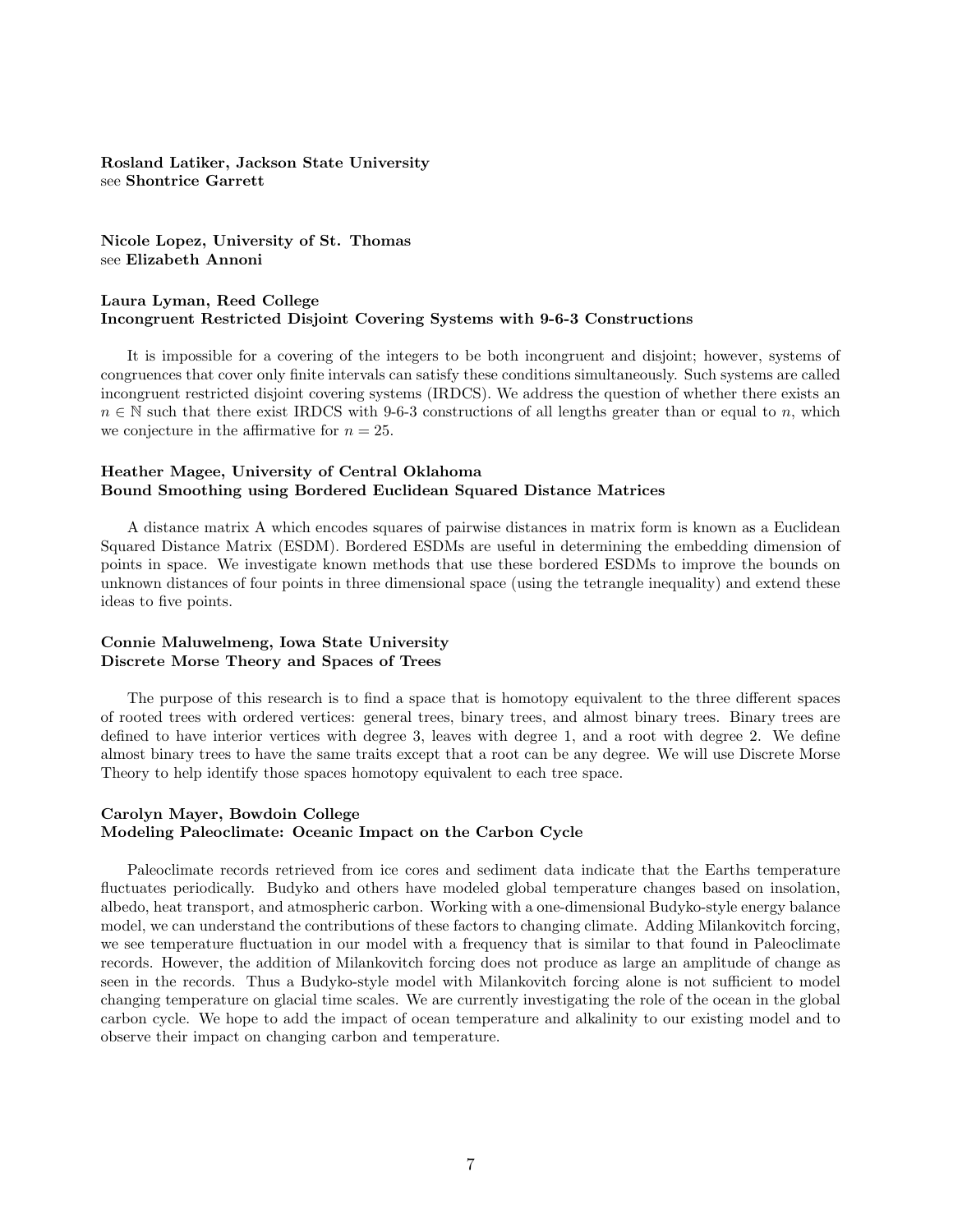# **Aleesha Moran, McKendree University** see **Melanie King**

### **Lauren Morey, The University of Montana A new proof of an integral formula for counting perfect matchings in simple graphs**

A perfect matching *M* in a graph *G* is a collection of pairwise disjoint edges of *G* with the property that each vertex of *G* is an end of an edge in *M*. This talk will examine the question of how many perfect matchings a graph may contain. In [*Combinatorica* **1** (1981), 257–262], Godsil answered this question using an integral counting formula, and he proved it using an induction argument. Emerson and Kayll [*Contributions to Discrete Mathematics* **4** (2009), 89–93] mentioned the possibility of a different, more enlightening proof of Godsil's result, but they provided no details. Here I will present those details. The audience may appreciate the interplay between continuous and discrete mathematics.

## **Zi Ouyang, University of Dayton A Solution Algorithm of Fractional Difference Equations**

We consider a linear fractional difference equations of arbitrary order,

$$
\nabla_0^{\nu} y(t) + ay(t) = b,
$$

where *a* and *b* are constants and *v*, the order of the difference is positive.  $\nabla_0^{\nu}$  represents a Riemann-Liouville fractional backward difference operator. A solution algorithm is constructed by using a discrete transform method. Sufficient conditions for convergence of the formal solutions are given. Further discussions include applications of the algorithm to equations of the form

$$
\nabla_0^{\nu} y(t) + ay(t) = f(t).
$$

# **Kristina Pardo, Furman University College Football Rankings**

The purpose of this research is to identify an algorithm based upon team statistics that ranks FBS college football teams more accurately than the BCS rankings system. Ranking methods used included the Massey, Keener, and Colley, as well as variations on these. The rankings were based off of the following statistics: points scored, total yards, passing yards, possession time, and more. For the years 2009-2011, the Massey Method based solely on points scored (Massey Points) had the highest prediction percentage for bowl game outcomes. This method was later modified with a Similar Teams method, which looks through each bowl teams regular season schedule, finds the team most similar to their bowl game opponent. Other ranking systems were developed over the course of the research period, but none were as successful. Continuation of this project will be focused on finding a new method that trumps the modified Massey, or continuing to modify the Massey to improve results.

# **Jamie Peabody, California State University, Fresno** Cycles and Cycle-related Graphs in  $PG(2, q)$

We establish that it is possible to embed *k*-cycles into  $PG(2, q)$ , for all  $3 \leq k \leq q^2 + q + 1$ , as long as a hypothesis on the generators of the finite field *GF*(*q*) holds. We have verified this hypothesis to be true for finite fields of prime order  $p < 10^{10}$ . Furthermore, we expand upon this result to describe the behavior of embeddings of cycle-related graphs, such as wheels and gear graphs. For these families of graphs, we have obtained sharp bounds for embeddability and ways to embed all graphs allowed by these bounds. Many of our results may be generalized to *AG*(2*, q*), and other projective planes.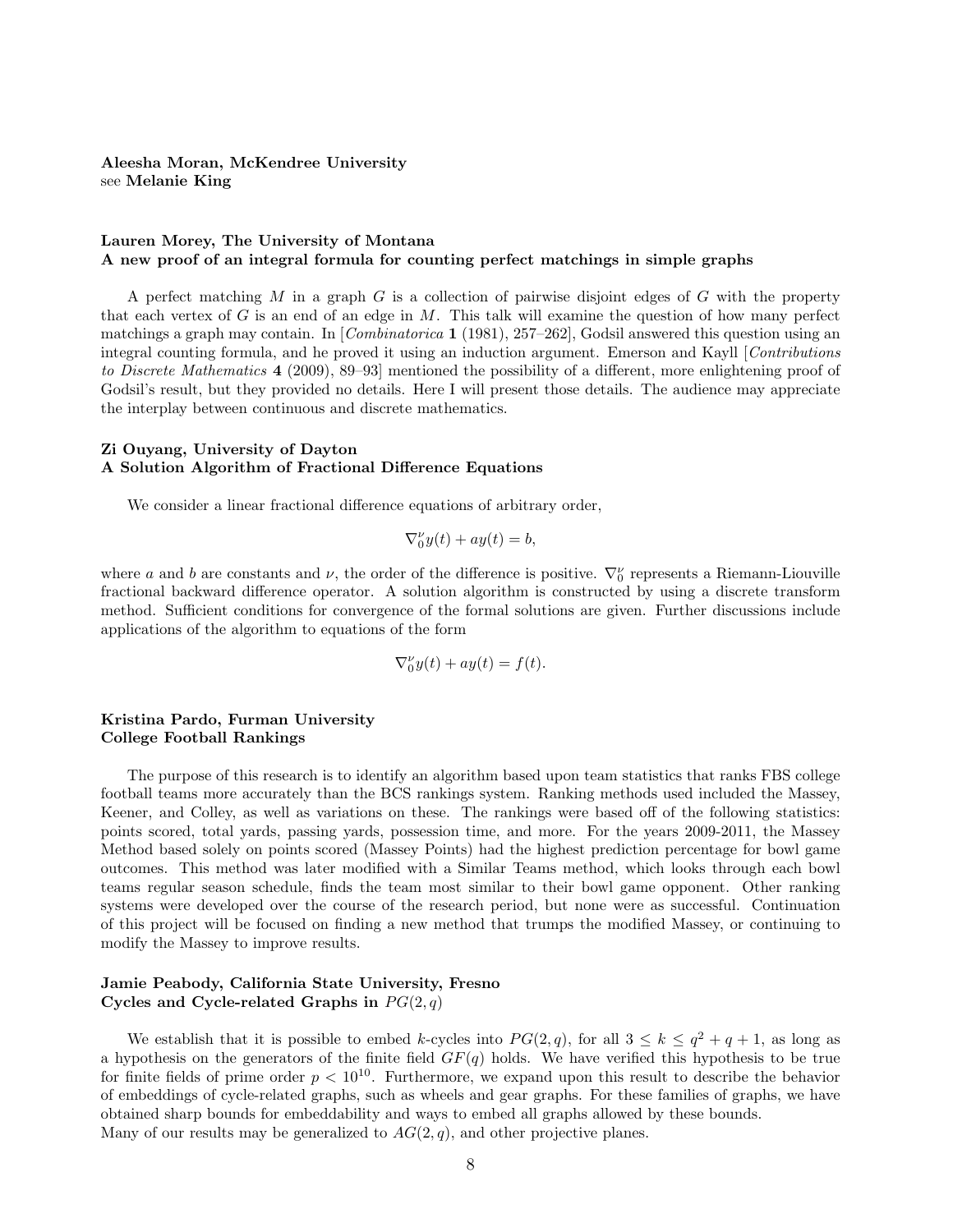# **Samantha Shepler, Winona State University The Statistics Behind Racial Profiling**

Racial profiling is the use of a persons race or ethnicity as the key factor in deciding if a person is a security threat. Many questions have been raised whether the method of racial profiling is ethical, but is it even effective? I am researching the use of racial profiling within airport security through simulations and statistical analyses. The anticipated outcome of this project is to show that strong racial profiling is no more effective than simple uniformly random sampling in catching a potential terrorist.

**Kristen Smith, Utah Valley University** see **Megan DeJager**

# **Molly Stukenholtz, University of Nebraska-Lincoln Jian Ju (Justine) Yeo, University of Nebraska-Lincoln A Performance Analysis of the Lincoln Housing Market**

In United States history, the collapse of the housing market in 2007 is reputed to be the worst. States like California and Nevada experienced a huge decline in the housing market. The purpose of this project was to compare the local housing market in Lincoln, Nebraska to the nationwide situation. Data from 2006 to 2011 provided by the Lancaster County Assessor was used to analyze the performance of the Lincoln housing market. Thorough analyses using various statistical methods were conducted across time, location, and price range. Results indicate that the Lincoln housing market has been stable over time and even at the time of the national housing market collapse.

# **Alexa Syryczuk, University of Wisconsin- Eau Claire Constructing 4-Dimensional Tops**

The polar duality transformation takes a polytope with integer lattice points to its polar dual. If the polar dual is also a lattice polytope then we refer to the polytopes as reflexive polytopes. Reflexive polytopes have been classified in 3 dimensions and 4 dimensions, with 4,319 and 473,800,776 classes respectively. A lattice polytope that contains the origin is known as a top, which are related to polytopes. Bouchard and Skarke have classified the 3 dimensional tops corresponding to each class of reflexive 2 dimensional base polytopes.. We use triangulations of 3-dimensional reflexive polytopes to construct new, "exceptional" examples of tops.

# **Brandy Thibodeaux, University of Louisiana at Lafayette The Interlace Polynomial of the Wheel Graph**

In this paper we study the interlace polynomial of wheel graphs, which are simple graphs in the shape of a wheel. We develop an explicit formula for the interlace polynomial  $q(W_n, x)$  for certain *n*, where  $W_n$  is the wheel graph with n external edges. From this explicit formula, we are looking to develop a recursive formula for  $q(W_n, x)$ . We also give the formulas for the interlace polynomials for some simple tree graphs. Also, we give explicit formulas for the interlace polynomials of the star graph  $q(S_n, x)$  where *n* is the number of edges and the bowtie graph  $q(B, x)$ . Both star graph and bowtie graph are subgraphs of the wheel graph and aid in computing the interlace of the wheel graph. Our interest in the wheel graph comes from applications of the wheel graph to radio numbering, which is the assignment of labels, traditionally represented by integers, to the vertices of a graph.